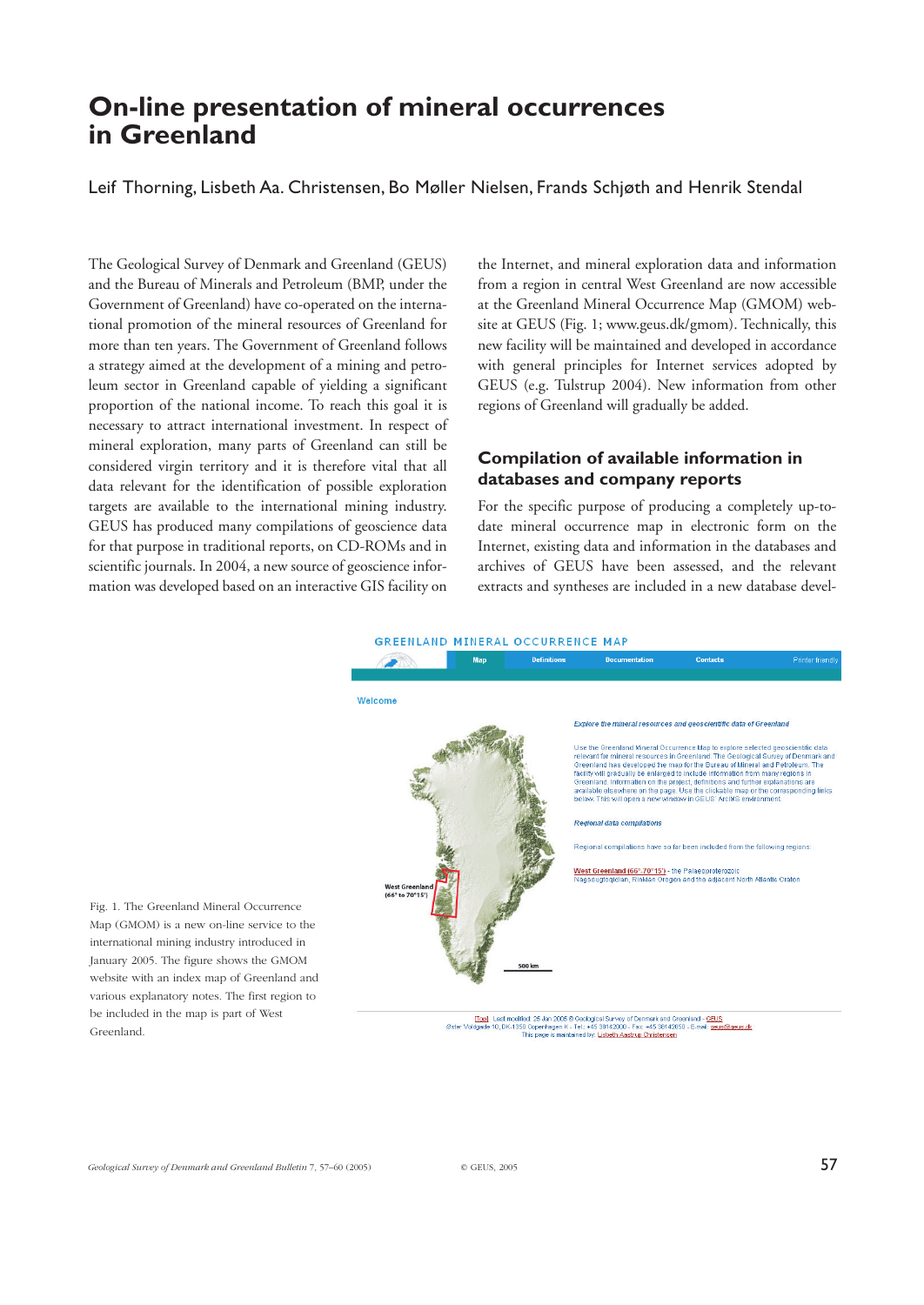oped as part of the GimmeX system (Thorning *et al*. 2004). For each locality the database contains a compiled summary of relevant data, including GEUS' assessment of the site and its relevance for a general understanding of the economic potential of a region. The database is used for the compilation and assessment process in GEUS in preparation for the production of the map.

A selection of attributes, i.e. properties related to each locality, is used for the construction of the maps in the ESRI ArcGIS environment. The selected attributes are available as tables in the GIS environment, giving the user of the GMOM website access to data and information required for further study of the mineralised locality. Among the attributes are GEUS' suggestions for a likely standard model for the mineralisation according to Eckstrand *et al*. (1996). The importance of the locality is indicated by a first, rough classification as to whether the locality is an indication, a showing, a prospect or a deposit, and a code signifying its classification according to UNECE (1997). The database also contains standardised descriptions of the localities, including photographs, detailed maps and references when available. Some localities of similar nature have been grouped, and one locality has been chosen as type locality for the group.

The content of the GMOM database will increase as additional localities from other regions of Greenland are included. New data will originate from GEUS' own investigations and from company exploration activities as these become public. Once in the database they will be available for inclusion in the GMOM, which thus becomes a dynamic map display of exploration data and information.

## **GIS interface to on-line Greenland Mineral Occurrence Map**

The GMOM database is the source of information for the on-line Greenland Mineral Occurrence Map. This on-line facility has been created using the ESRI ArcIMS environment and users only need their Internet browser to gain access to the Greenland Mineral Occurrence Map. Apart from the map itself, the GMOM website contains an introduction to the map, and provides a brief background together with explanations and definitions, references and other relevant information.

From the index map at the GMOM website, the user can choose the area of interest among pre-set options. The map server controls the session in a new window and places a fully operational GIS system at the user's disposal (Fig. 2). The information from the GMOM database is the primary data to be displayed. However, a number of optional GIS layers are available for inclusion on the map according to the user's choice. Based on data from other GimmeX geoscience databases at GEUS, different backdrop maps for the display of mineralised sites are available, such as a topographic map, on which features such as rivers and lakes can be shown or omitted (Fig. 2), a digital elevation model (Fig. 3) and coloured anomaly maps of airborne geophysical data or geochemical data (Fig. 4). The mineralised localities are shown as coloured symbols, which correspond to different commodity groups, such as precious metals, base metals, industrial minerals, etc., while the number is the locality identification in the GMOM database.



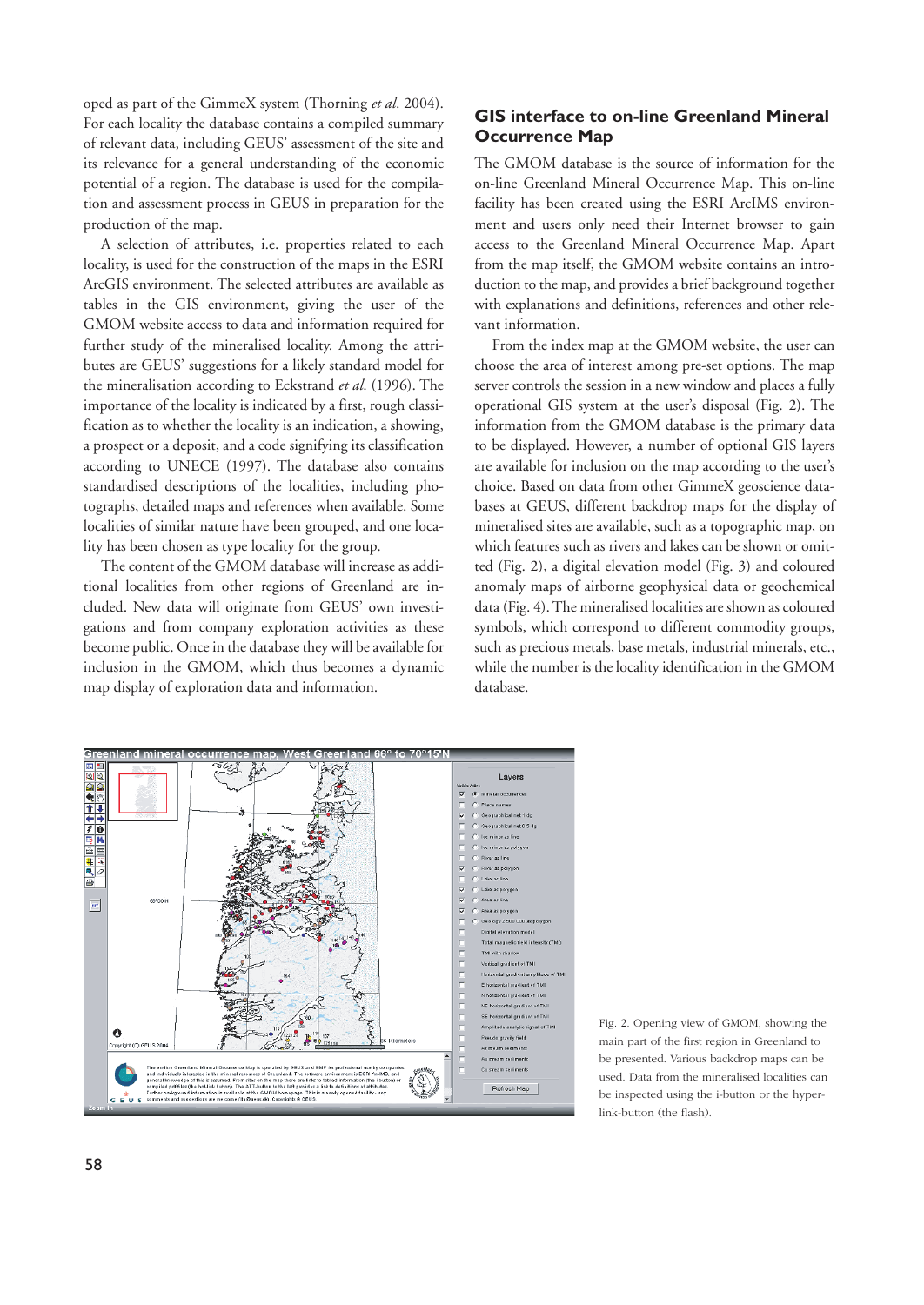Fig. 3. Example from GMOM showing the use of a digital elevation model as backdrop for the localities, which are coloured according to the type of commodity. The table displayed in the lower frame shows information for locality number 150.



The ArcIMS standard GIS tools available allow zooming, selection of layers, searches in the table of the active layer, measuring distances on the map and displaying or omitting features. Selections of sites can be made according to name, location, commodity or any of the other attributes stored in the GMOM database. The properties of individual localities can be obtained through selection of a location symbol on the map. Clicking on the symbol with the mineral occurrence layer selected as active will bring up a table of information in

the frame below the map with all the attributes as defined on the GMOM website. This includes a hyperlink to a file in PDF format with a description of the mineralisation and its surroundings. The description can be called to the screen by using the hyperlink in the table, or by using the GIS hyperlink button (the flash) before clicking on the symbol for the locality on the map. The user can select different backdrops for the map from the choices available and customise the map to his purpose. Since this is all done in an ArcIMS environ-



Fig. 4. Inspection of the summary information sheet of locality number 94 in the GMOM database, a probable copper showing. The backdrop map shows a total intensity magnetic field anomaly map (shaded relief). The description of the site can also be downloaded as a PDF file (separate window).